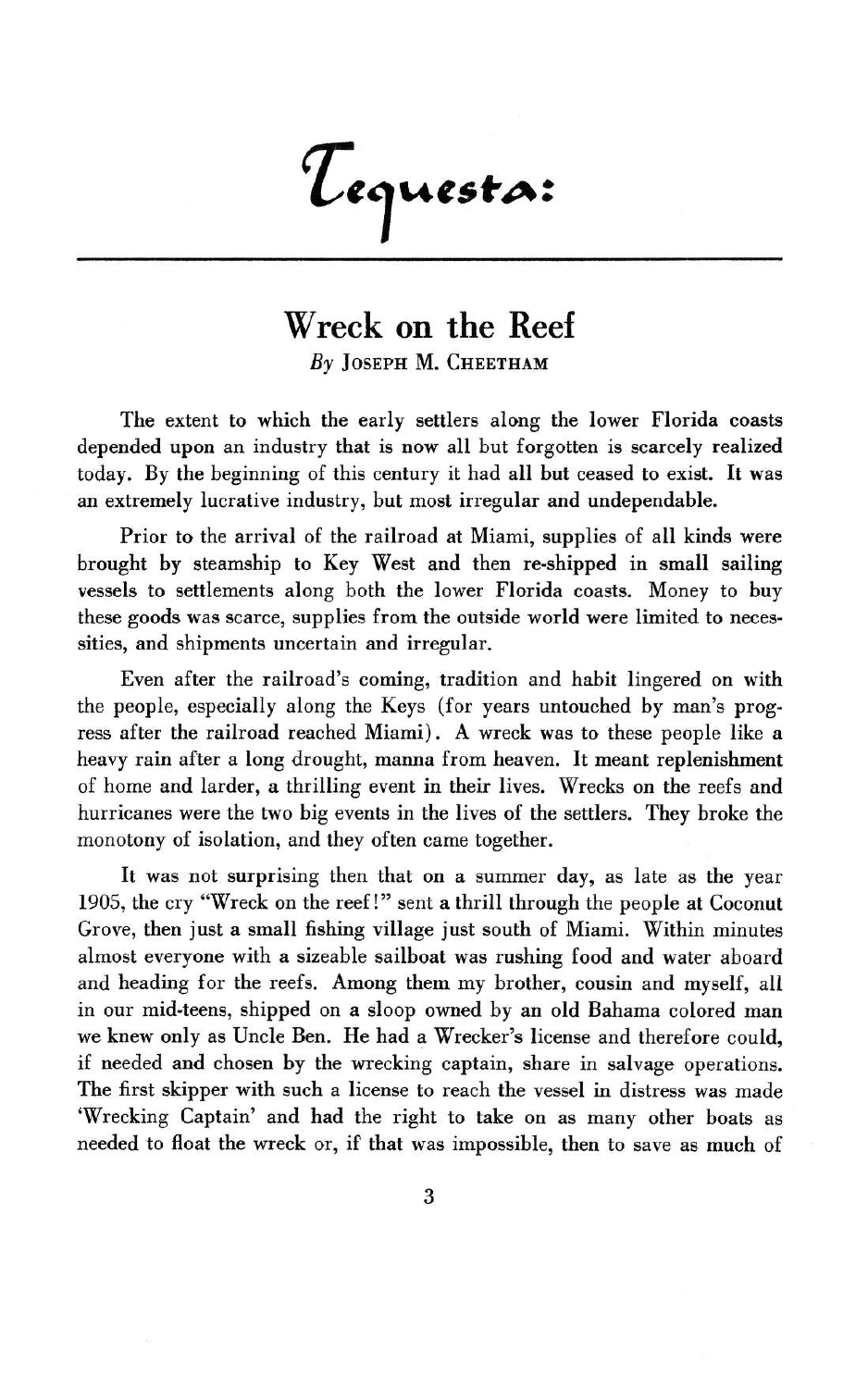## *4 TEQUESTA*

her cargo as he could. The cargo when removed was taken to Key West and sold at auction by United States District Court and the proceeds shared by the owners and crews of the salvage boats according to the tonnage of each. This court was commonly called "Wrecker's Court" as that was about all the litigation it handled in those days.

And so, after plenty of hustle and excitement getting supplies aboard from Alf Peacock's general store at Coconut Grove, we sailed away to the reefs and high adventure. We arrived at the reefs and dropped anchor near the wrecked ship late that day and we used our dinghy to pull alongside and board the wreck to see if we could get in on the party. Many other wreckers were there ahead of us. We could see, high above us, her name "Alicia" on her bow. We learned when we boarded her that she was a tramp steamer from Bilbao, Spain, and loaded at Liverpool with a cargo of general merchandise valued at more than a million dollars, and a million was a million in those days. She was bound for Central and South American ports and had struck fast on Ajax Reef, off Ragged Keys, about thirty-five miles south of Coconut Grove, the night before. While her officers and crew were all Spanish, this fact offered no difficulty as many among the wrecking crews spoke Spanish also, or enough to get along.

The "Alicia" had followed the southward course of myriad other ships and hugged the reefs too closely in order to avoid the drag of the Gulf Stream's northward flow and, as a result, had with great force driven to about midship on the reef. Her seams were badly sprung and she was filling with water. All attempts to float her were futile. Her cargo was rich and varied: Irish linen, English ale, pianos, machetes, paint, sewing machines, hardware and tools of every description, laces and silks, foodstuffs, canned goods of all kinds, even a steel railroad bridge. In short, a wrecker's dream!

What a supreme thrill for Uncle Ben's crew of three to experience. It was like living "Treasure Island" in reality, fabulous and romantic - a ship out of old Spain on a Florida reef, where many another of her nationality had passed into oblivion in times past. But, alas, all was not well aboard. We asked an interpreter why the captain of the "Alicia" was pacing back and forth on the bridge high above us and what he was shouting. His reply was that the captain was saying, "I thought this coast was inhabited by civilized people!", and that he was cursing his luck in having fallen into the hands of the 'wreckers'. The warm English ale had been consumed in large quantities by the wrecking crews and they were out of control. Fights were in progress and much of the cargo would never reach the "Wrecker's Court" in Key West.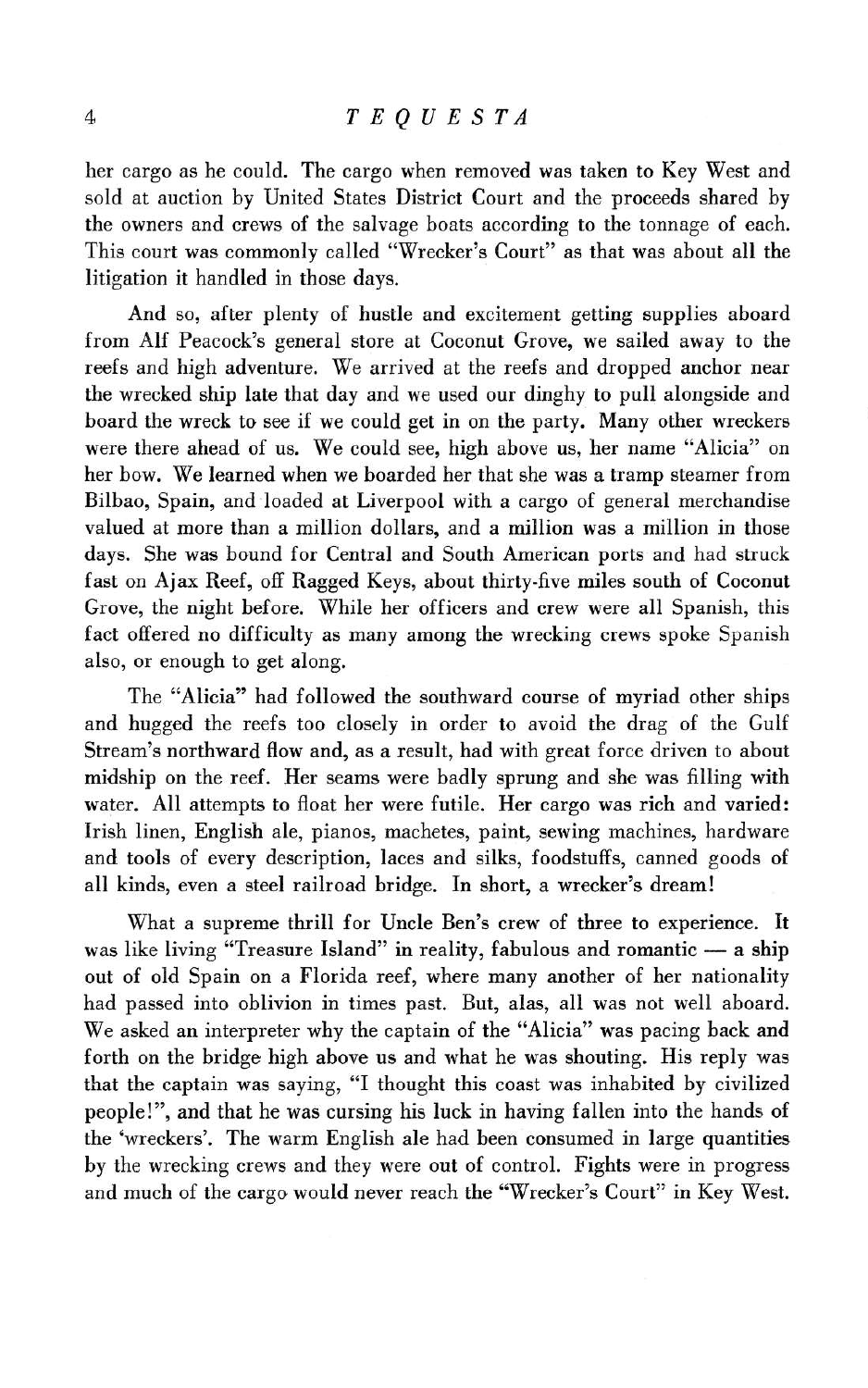There was no radio then, only sailboats, slow and uncertain means of getting messages ashore. There was only the old United States Revenue Cutter Service, without planes like its successor, the Coast Guard of today. The nearest United States Revenue Cutter was at Mobile, Alabama, and it finally arrived a week later to restore order, after a wire was sent from Miami, the nearest telegraph office.

Soon New York newspapers were arriving in Miami with ship captains' stories of strange sights along the Florida Keys. These captains had seen through their binoculars, as they sailed well off shore to take advantage of the northward flow of the gulf stream, Irish linen and other goods from the "Alicia" stretched out to dry on the mangrove trees along the Keys for more than a hundred miles.

We saw a fist fight between an ebony giant from the Bahamas and an equally husky Key Wester, both stripped to their hips and standing in a hatchway on cargo in water waist deep. They fought until both were exhausted and had to be rescued from drowning.

We saw, as each tally of bundles of six machetes were lowered over the "Alicia's" side to small boats below, that frequently a bundle would go overboard into sixteen or eighteen feet of water and land on the clear, white bottom, to be retrieved later by the 'wreckers' and never accounted for. We saw other valuable goods disappear the same way. We saw fighting among the crews of the small boats.

Our captain, Uncle Ben, chose not to take part in the salvage of the "Alicia" of Bilbao, and we sailed away for home with never-to-be-forgotten memories of sights and experiences. The United States Revenue Cutter "Bear" arrived before we pulled away and stood near the hapless tramp and order was soon restored.

The "Alicia's" engines were removed eventually but she never moved again off that fatal reef. The great hulk could be partly seen above the shifting currents for many years thereafter. Perhaps even today parts of this famous wreck can be seen resting in Davy Jones' Locker in the crystal waters of that lonesome Florida reef.

It is said that when Cortez reached the Continental Divide and looked down on Montezuma's great Indian city in the valley of Mexico, he was the last of the earth's explorers to discover an unknown city. I believe, too, that it can be written of the "Alicia" of Bilbao that she was the last shipwreck on the reefs of Florida in the old tradition of such wrecks along the Spanish Main, that when she struck that reef she struck an era from Florida history.